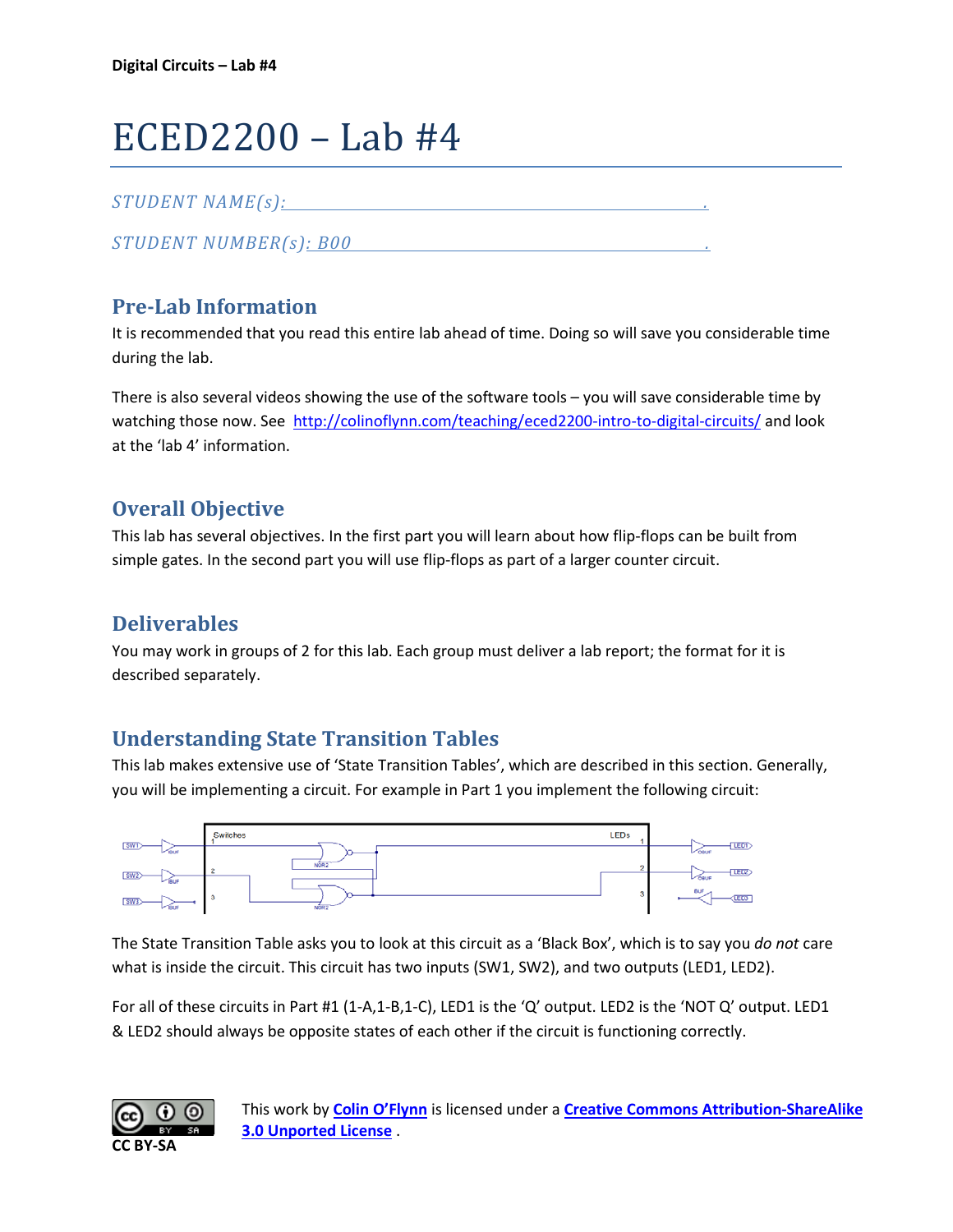Note that some of the circuits have 'illegal' or 'invalid' inputs, when you put those inputs into the circuit LED1 & LED2 will no longer be opposite. Depending on the circuit this might mean that LED1 & LED2 are both on, or LED1 & LED2 are both off. Such states are INVALID.

Here is what part of the state transition table you are filling out looks like:

| SW1 (Final State) | SW2 (Final State) | Q (LED1 Initial State) | $Q^{\dagger}$ (LED1 Final State) |
|-------------------|-------------------|------------------------|----------------------------------|
|                   |                   |                        |                                  |
|                   |                   |                        |                                  |

#### **Procedure For Filling Out Each Row**

- 1. Start with Row #1
- 2. Look at the state of Q given, which in this example for Row #1 is initially '0'.
- 3. If your LED1 is not in the state of Q given (e.g. in this example OFF), toggle switches until LED1 is in the correct state (again OFF for Row #1). Remember LED1 & LED2 should be opposite, so LED2 should be ON if LED2 is off. If they are both OFF or both ON that *does not* count as a legitimate state of SW1 & SW2.
- 4. Your circuit is now in the 'Initial' state. You *do not* care about the current state of switches SW1 & SW2, they are at whatever state they may happen to be at.
- 5. Your objective is now to Make LED1 go to the state in the  $Q^*$  column by changing a single switch at a time. Toggle switches SW1 or SW2, and see if LED1 is at the requested state in the  $Q^+$ column, and LED2 is the opposite of LED1. If so you are done. Write down the state of SW1 & SW2 (e.g. 1 or 0). This state is what you record in SW1 & SW2 column.
- 6. If the Initial (Q) and Final (Q<sup>+</sup>) state are the same (e.g.  $0\rightarrow 0$ ), the question is simply asking you to keep LED1 the same. If you toggle a switch and LED1 changes, you've got to get LED1 back to the correct 'Initial' state and try again.
- 7. Repeat for all rows of the table. You may have to toggle SW1 & SW2 to get LED1 into a different initial state.

Some of the rows have TWO entries for the same transition (e.g. Initial  $\rightarrow$  Final = 0 $\rightarrow$ 0). This means there is TWO ways to go from the final state from the given initial state. One of these ways is actually to do nothing – that is toggle the switches until LED1 is in the requested state (e.g. OFF for Row #1). Then write down the 'final' state of SW1 & SW2.

Remember the question I'm asking you is "If LED1 is in the current state given by Q, what should I set the switches to such that LED1 is in the new state given by  $Q^2$ . Sometimes the answer is that I don't need to modify the switches from their current setting.

We will use these tables in the design of logic circuits that can keep state. They are useful since they tell us that if we want to move an output from a certain state (e.g. ON/OFF) to a new state, what are possible ways of doing this based on the given inputs.

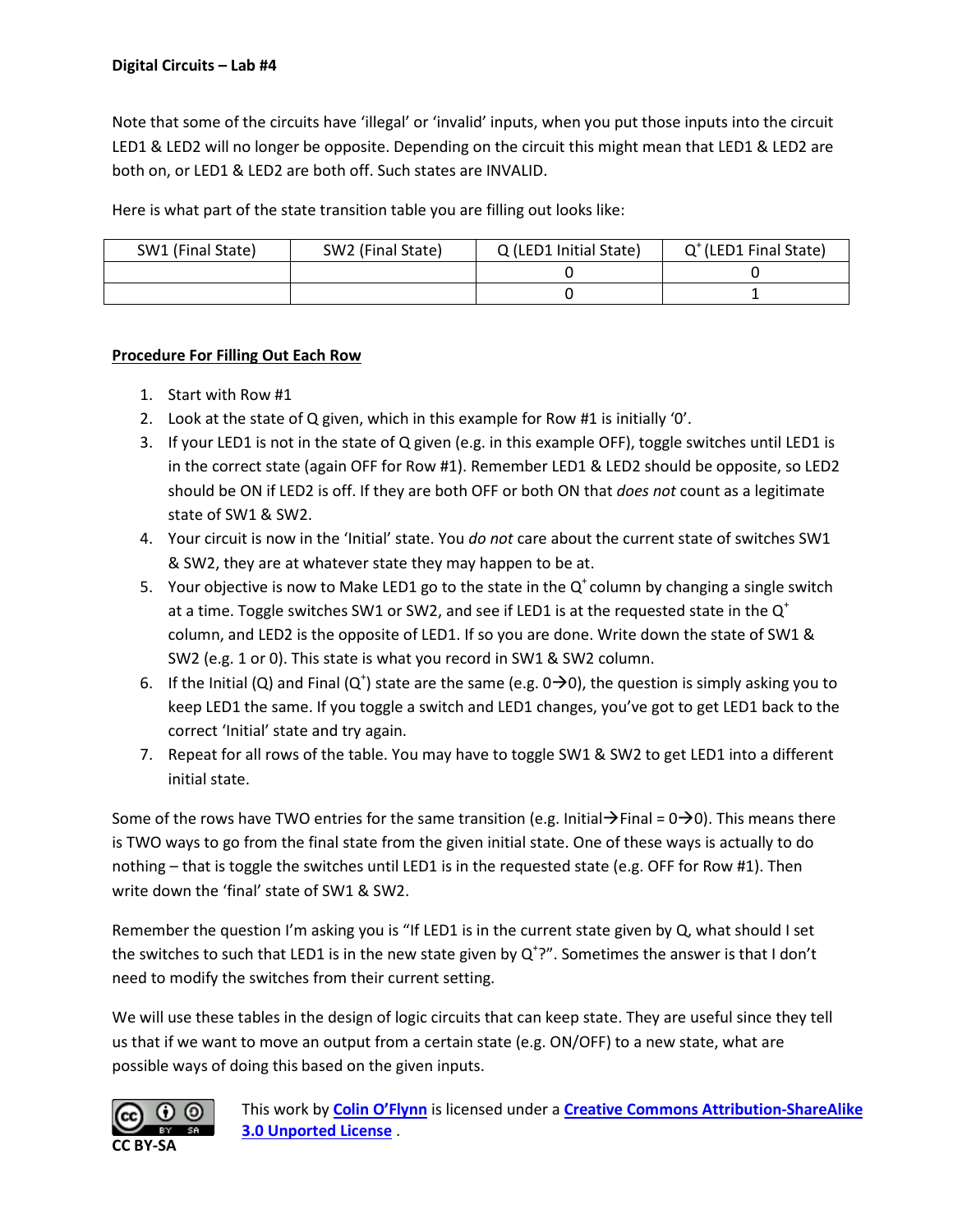# **Part #1: Implementing Latches**

## **Objective**

• Learn about different types of Flip-Flops

## **Required Materials**

- Computer with Xilinx ISE 13.2 Webpack installed.
	- o All computers in the lab have this installed.
	- o This is free software so you can install on your own computer if you wish, you can download it from<http://www.xilinx.com/support/download/index.htm>- select '13.2' on the side. The file is very large so you may wish to download at school, and you are required to register to license it.
- Example project file DigitalTrainer\_Simple.ZIP
	- o This file contains an environment which is already setup for your lab.
- Digital Trainer Board

## **Background**

#### **Procedure**

#### **Part 1-A: RS-Latch**

- 1. Download DigitalTrainer Simple.zip from one of these locations:
	- a. [www.colinoflynn.com/teaching](http://www.colinoflynn.com/teaching) under the ECED2200 Lab #4 as 'ISE Project File'.
- 2. **Unzip** this somewhere. Do not simply open it, you must **copy all files out**.
- 3. Open the DigitalTrainer\_Simple.xise
- 4. Open io\_connections.sch
- 5. Build an RS Latch with NOR gates. An example implementation is shown below:



**NOTE: LED1 is "Q" and LED2 is "NOT Q". Thus LED1 and LED2 should always be opposite of each other. You are ALWAYS looking at LED1 (Q) for filling out the observations.**

6. As before, save and close the schematic, then double-click the 'Implement Design' process:

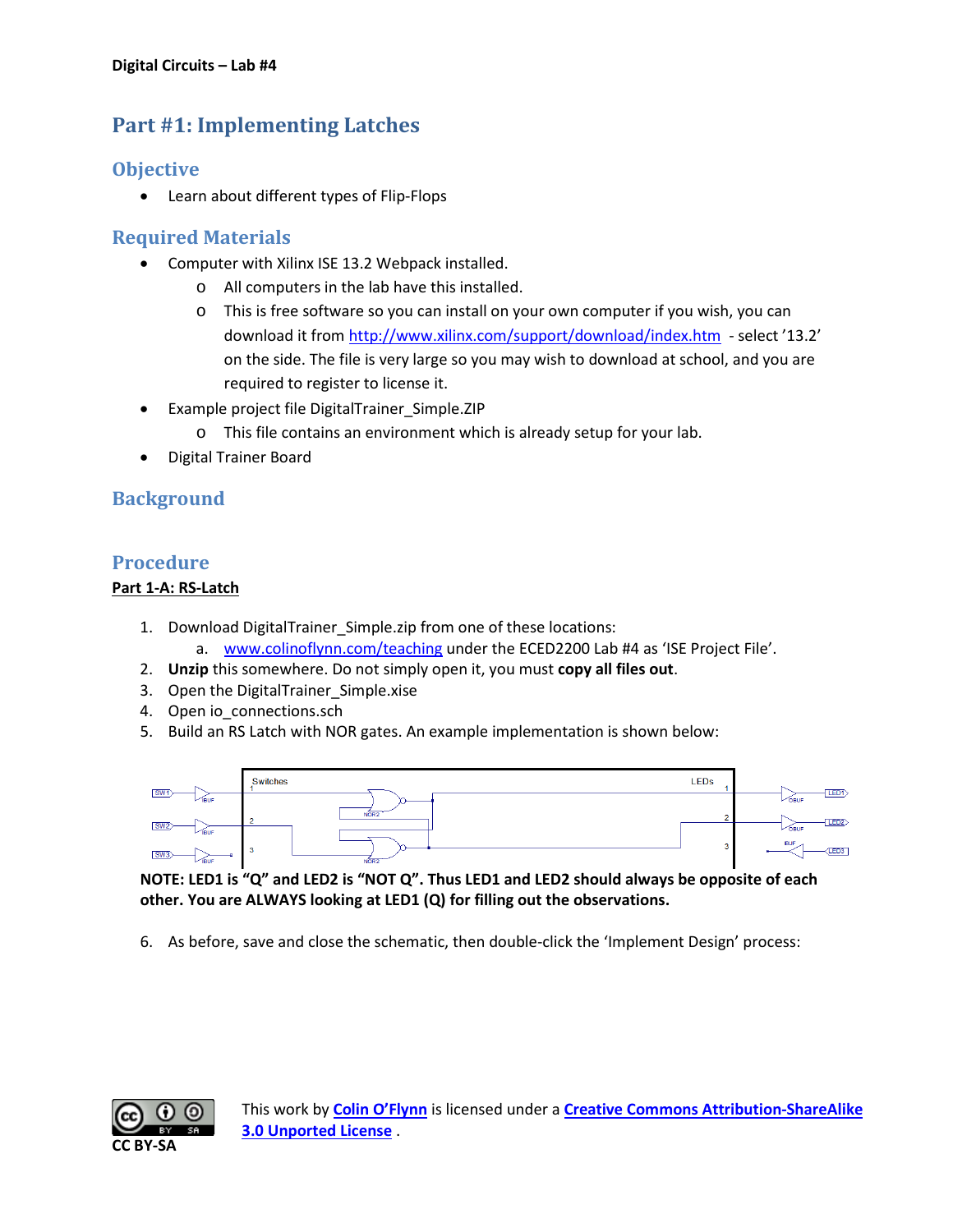- $\leftrightarrow \Box B \times \Box$ Design View: **◎ 德** Implementation ◎ 圖 Simulation λ Hierarchy đ  $\overline{\mathbf{u}}$ DigitalTrainer\_Simple 庙  $\frac{ab}{2}$ → 2 xc9536xl-5VQ44  $\frac{\Box}{\Box \Box}$  $\Box$  **D**<sub>12</sub> io\_connections (io\_connections.sch)<br>  $\Box$  DigitalTrainer\_ConstraintsFile.ucf  $\frac{a}{a}$  $\boldsymbol{z}$ Running: Synthesis L<sub>0</sub> Þ 驰  $\ddot{x}$ Processes: io connections  $\blacksquare$ **View HDL Instantiation Template** £ 虹  $\frac{1}{2}$ User Constraints 驰 白 Synthesize - XST 亩 o  $\mathsf{C}$ ā **EXP** Synthesize<br>**EXP** Translate È **2** Generate Programming File 70 Configure Target Device 亩 A **Optional Implementation Tools** 亩 **x**
- 7. You should get green Check-marks beside 'Generate Programming File':



- 8. Plug in your Digital Explorer board.
- 9. Run 'program.bat' as before, and again you should see an indication it is successful:



10. Using SW1, SW2, LED1, LED2 fill out the transition table and answer any questions given in the observation section.

#### **Part 1-B:**

Repeat part 1-A except with the RS Latch built from NAND gates:<br>I Switches



**NOTE: LED1 is "Q" and LED2 is "NOT Q". Thus LED1 and LED2 should always be opposite of each other. You are ALWAYS looking at LED1 (Q) for filling out the observations.**

#### **Part 1-C:**

Repeat part 1-A, except with the JK Flip-Flop:

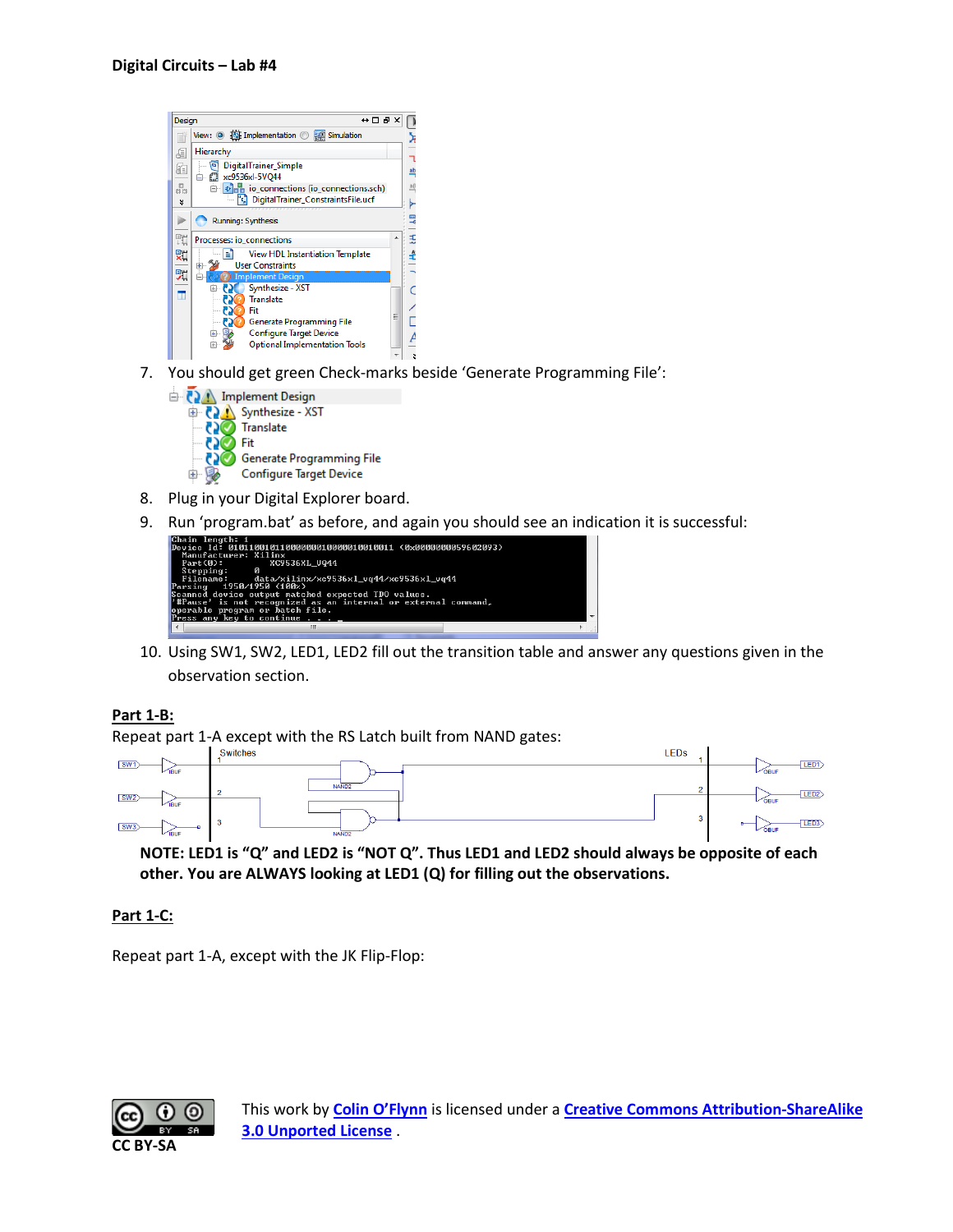

**NOTE: LED1 is "Q" and LED2 is "NOT Q". Thus LED1 and LED2 should always be opposite of each other. You are ALWAYS looking at LED1 (Q) for filling out the observations.**

Note that this part has a CLOCK input. SW1/SW2 are ONLY read when you toggle the clock low-high-low. Thus for each test of a value of SW1/SW2 you'll need to pulse the clock (SW3).

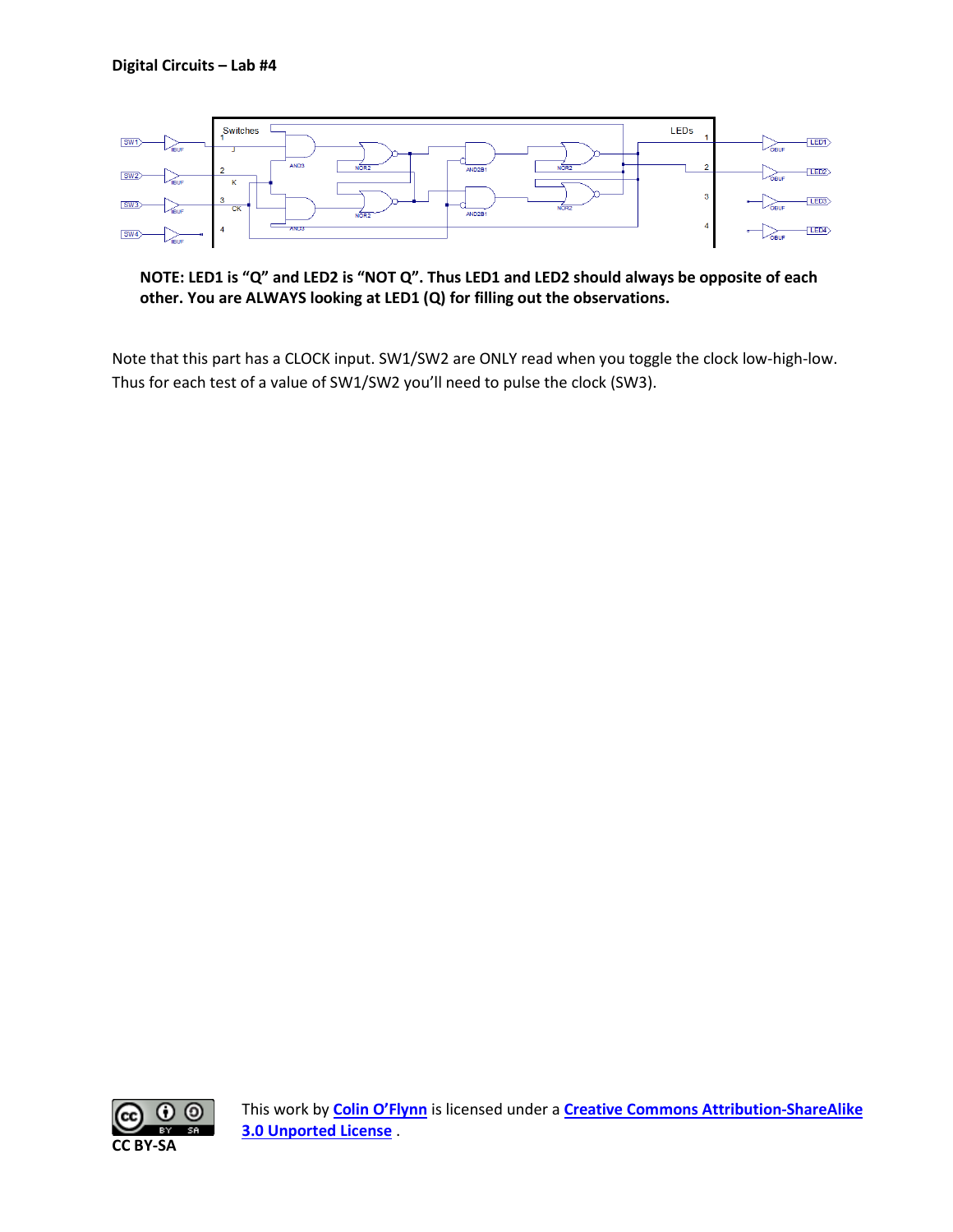### **Observations**

#### **Part 1-A: NOR Based RS Latch**

**Q1)** Complete the state transition table. It may take some experimentation to get from one state to the next. Where two lines are given for the same transition there may be more than one method of getting that transition to occur. The state transition table shows how we move from the state given by Q to the state given by  $Q^*$ .

| SW <sub>1</sub> | SW <sub>2</sub> | Q (LED1 Initial State) | $Q^{\dagger}$ (LED1 Final State) |  |  |  |
|-----------------|-----------------|------------------------|----------------------------------|--|--|--|
|                 |                 |                        |                                  |  |  |  |
|                 |                 |                        |                                  |  |  |  |
|                 |                 |                        |                                  |  |  |  |
|                 |                 |                        |                                  |  |  |  |
|                 |                 |                        |                                  |  |  |  |
|                 |                 |                        |                                  |  |  |  |

**Q2)** What are the inputs SW1 and SW2 (which is Reset & Set). Are they active high or active low? What is the invalid state in this flip-flop (e.g.: SW1=?, SW=?) and in that invalid state what are the outputs?

#### **Part 1-B: NAND Based RS Latch**

**Q1)** Complete the state transition table. It may take some experimentation to get from one state to the next. Where two lines are given for the same transition there may be more than one method of getting that transition to occur. The state transition table shows how we move from the state given by Q to the state given by  $Q^*$ .

| SW <sub>1</sub> | SW <sub>2</sub> | Q (LED1 Initial State) | $Q^{\dagger}$ (LED1 Final State) |
|-----------------|-----------------|------------------------|----------------------------------|
|                 |                 |                        |                                  |
|                 |                 |                        |                                  |
|                 |                 |                        |                                  |
|                 |                 |                        |                                  |
|                 |                 |                        |                                  |
|                 |                 |                        |                                  |

NOTE: LED1 is 'Q', and LED2 is 'NOT Q'. Remember from the description in the 'backgronud' section you are *always looking at the Q output (e.g. LED1). This Table DOES NOT consider the state of LED2. If LED2 and LED1 are NOT opposite (e.g. LED1 is ON & LED2 is ON, or LED1 is OFF & LED2 is OFF), the input is INVALID*.

**Q2)** What are the inputs SW1 and SW2 (which is Reset & Set). Are they active high or active low? What is the invalid state in this flip-flop (e.g.: SW1=?, SW=?) and in that invalid state what are the outputs.

#### **Part 1-C: JK Flip-Flop**

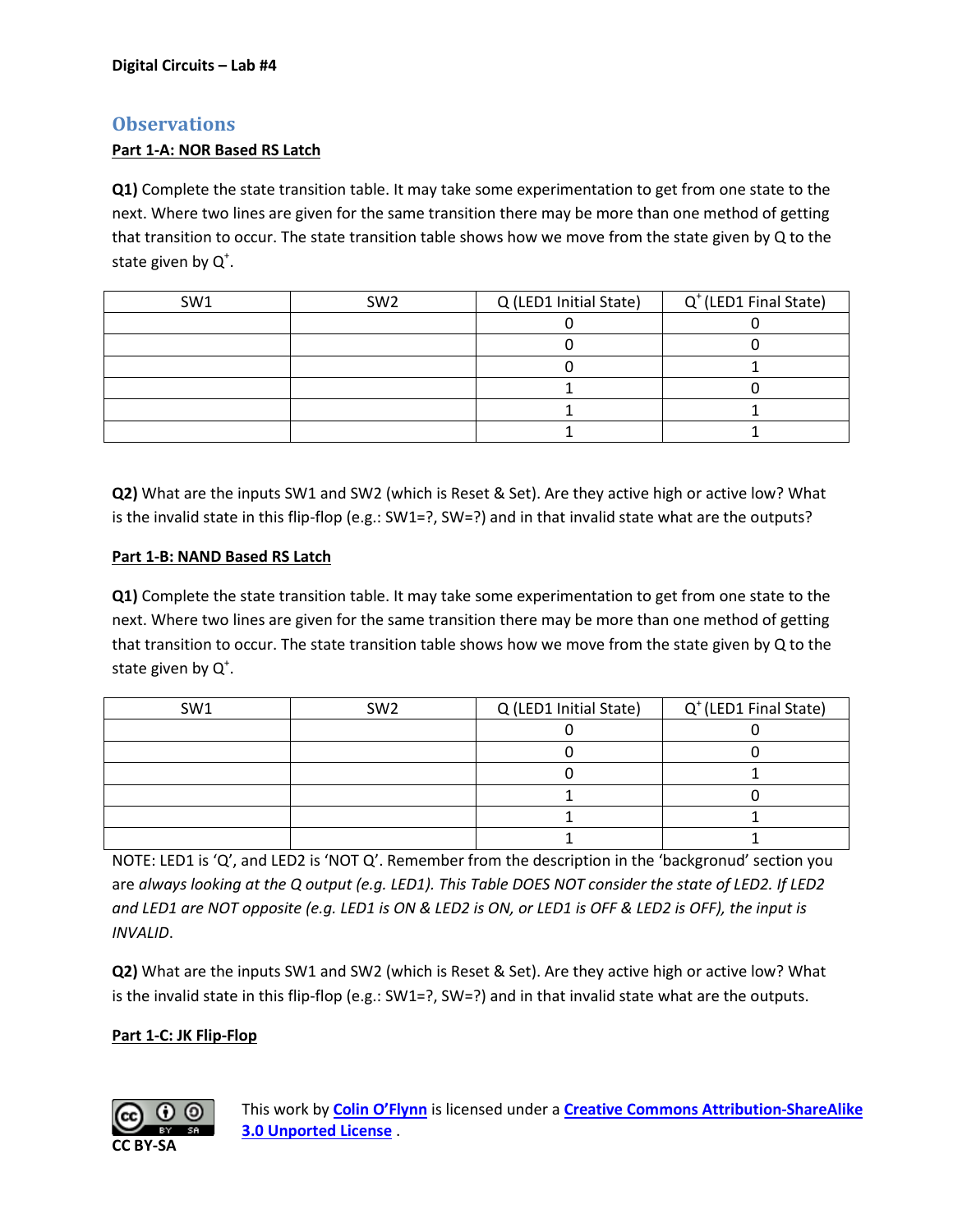**Q1)** Complete the state transition table. It may take some experimentation to get from one state to the next. Where two lines are given for the same transition there may be more than one method of getting that transition to occur. The state transition table shows how we move from the state given by Q to the state given by Q<sup>+</sup>. Note for the JK flip-flop you must use the CLOCK line to cause the state transition to occur. So the procedure is:

- 1) The current state of LED1 is the value of Q, thus the current state.
- 2) Set SW1/SW2 (J/K) to the desired value. Note unlike the Part 1-A or Part 1-B the circuit will do nothing until you pulse SW3, thus it doesn't actually notice changes in the input switches until you pulse SW3 described below.
- 3) Pulse SW3 (CLK) to 1 then back to 0, and observe the transition that occurred.

| SW1 (J) | SW2 (K) | Q (LED1 Initial State) | $Q^{\dagger}$ (LED1 Final State) |  |  |
|---------|---------|------------------------|----------------------------------|--|--|
|         |         |                        |                                  |  |  |
|         |         |                        |                                  |  |  |
|         |         |                        |                                  |  |  |
|         |         |                        |                                  |  |  |
|         |         |                        |                                  |  |  |
|         |         |                        |                                  |  |  |
|         |         |                        |                                  |  |  |
|         |         |                        |                                  |  |  |

**Q2)** On which clock edge is this flip-flop changing state? E.g. does the output changes when you move the CLK (SW3) from  $0\rightarrow 1$  (Falling Edge) or  $1\rightarrow 0$  (Rising Edge)?

# **Part #2 – Using Registers for a Simple Counter**

## **Objective**

• Implement a simple counter.

## **Required Materials**

- Computer with Xilinx ISE 13.2 Webpack installed.
	- o All computers in the lab have this installed.
	- o This is free software so you can install on your own computer if you wish, you can download it from<http://www.xilinx.com/support/download/index.htm>- select '13.2' on the side. The file is very large so you may wish to download at school, and you are required to register to license it.
- Example project file DigitalTrainer\_Simple.ZIP
	- o This file contains an environment which is already setup for your lab.
- Digital Trainer Board

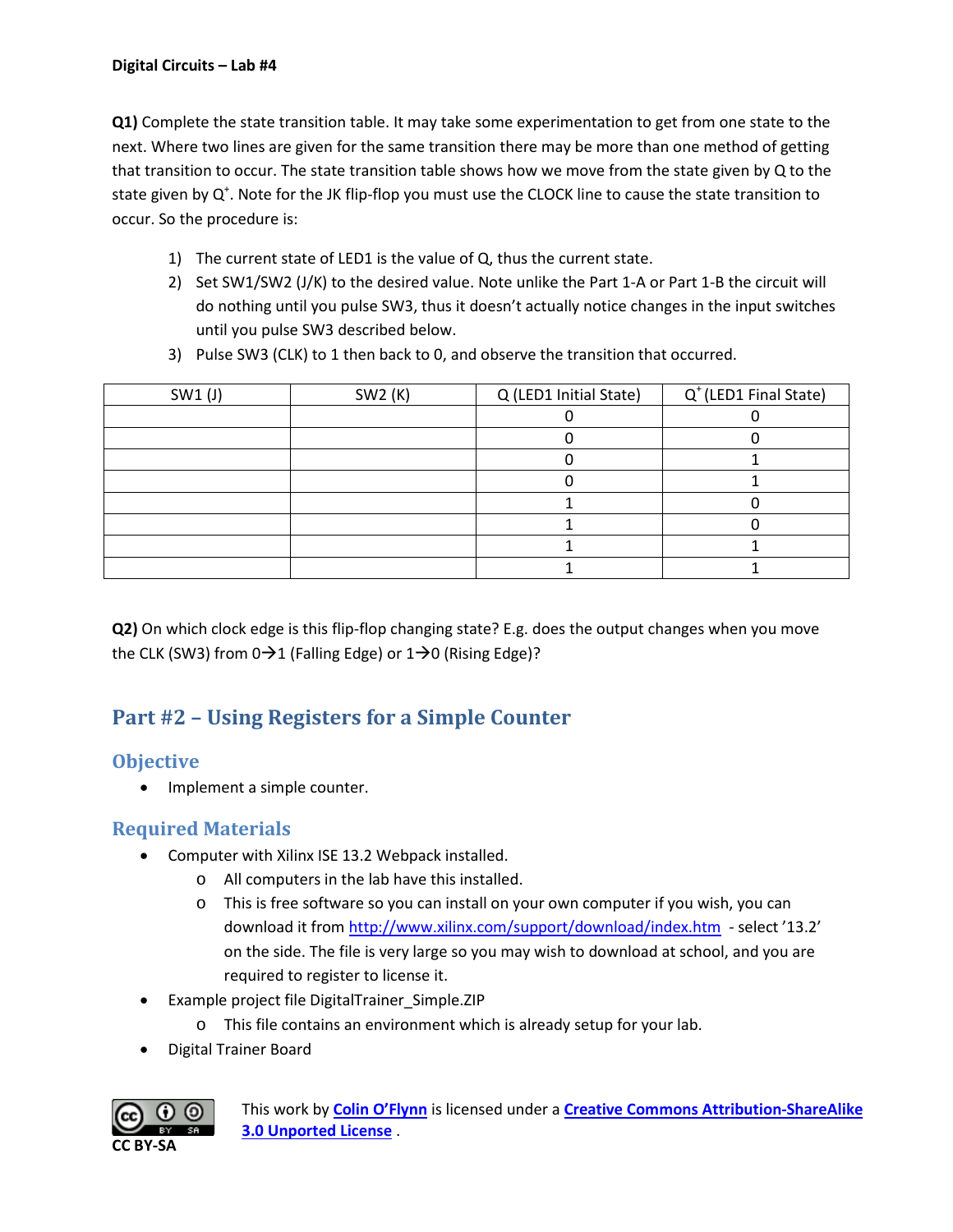## **Background**

We will be later learning about structures of simple counters. For now though let's use what we have already become familiar with: a simple D flip-flop, and an adder circuit from a previous lab. With this we can create a simple counter.

Note the 7-segment display will be used again. This time it will output a **hexadecimal** code, so valid values are 0-9,A-F.

## **Procedure**

#### **Part 2-A**

- 1. Download DigitalTrainer\_Simple.zip from one of these locations:
	- a. [www.colinoflynn.com/teaching](http://www.colinoflynn.com/teaching) under the ECED2200 Lab #4 as 'ISE Project File'.
- 2. **Unzip** this somewhere. Do not simply open it, you must **copy all files out**.
- 3. Open the DigitalTrainer\_Simple.xise
- 4. Open io\_connections.sch
- 5. The schematic shown below requires five components. Draw the schematic as given, provided that:
	- a. FD4RE is found in the 'Flip\_Flop' category
	- b. ADD4 is found in the 'Arithmetic' category
	- c. Binary2SevenSeg is found in the first category. Do not use BCD2SevenSeg, be sure to use Binary2SevenSeg this time.
	- d. VCC is found in 'General'
	- e. GND is found in 'General'

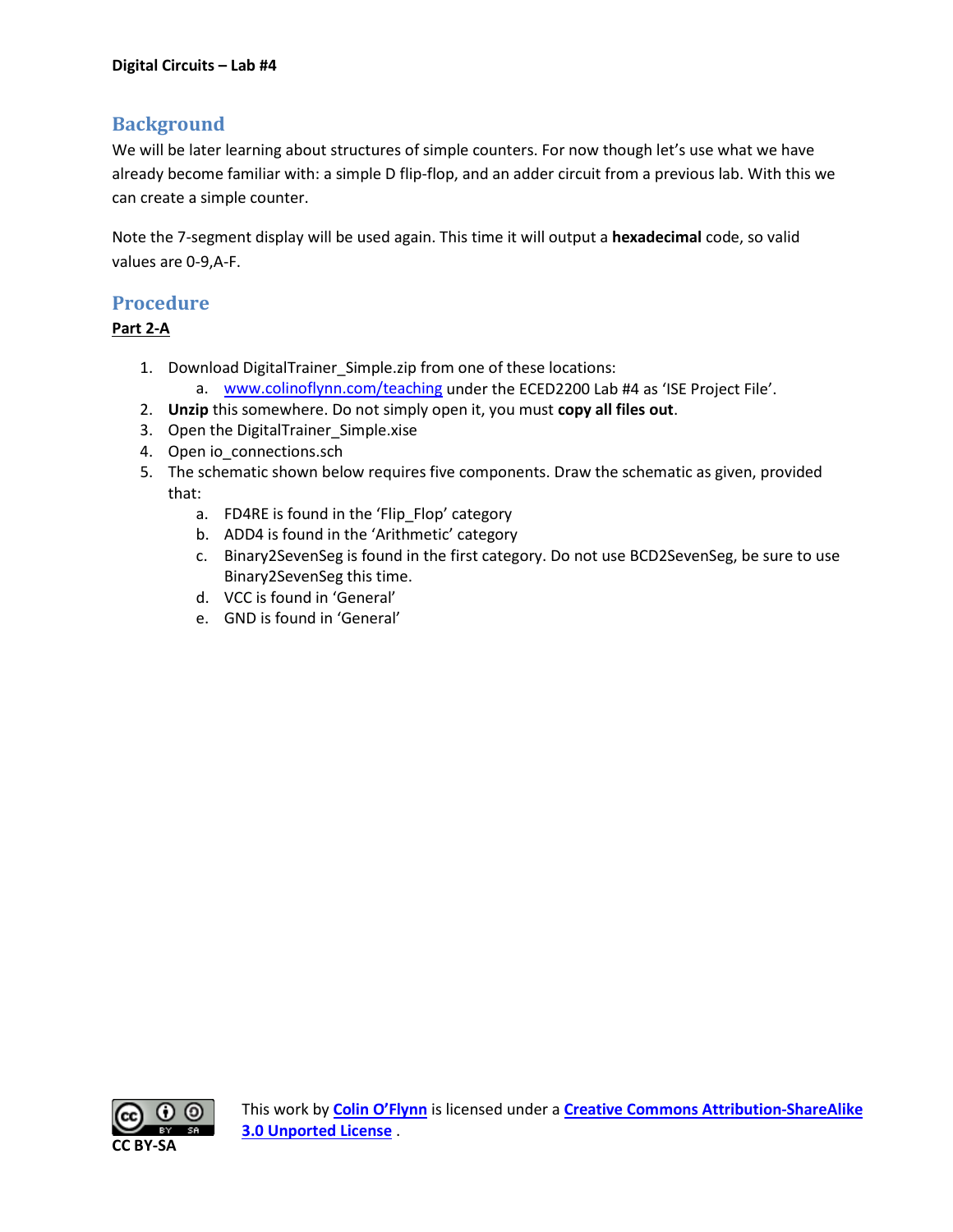

6. As before, save and close the schematic, then double-click the 'Implement Design' process:



7. You should get green Check-marks beside 'Generate Programming File':

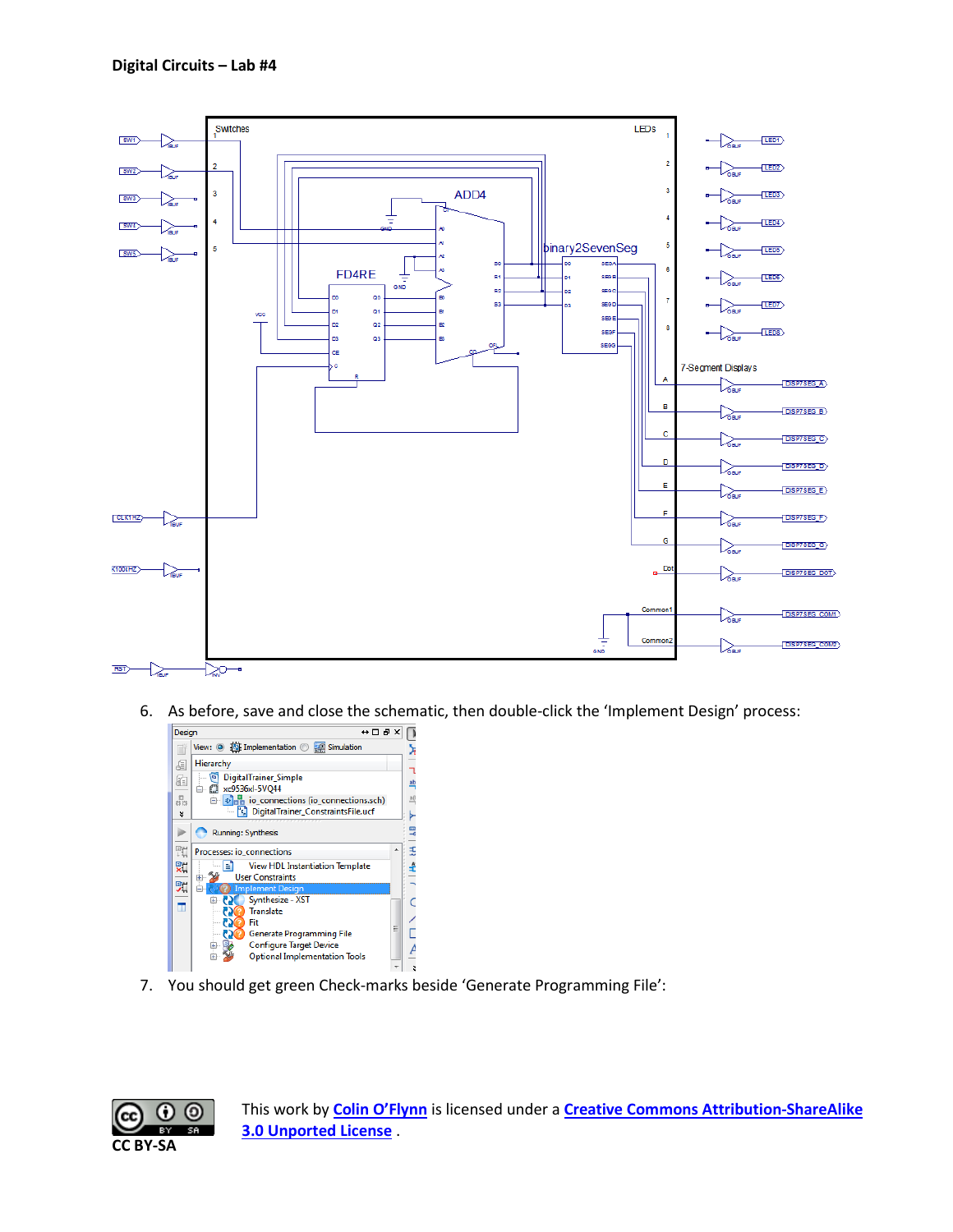

- 8. Plug in your Digital Explorer board.
- 9. Run 'program.bat' as before, and again you should see an indication it is successful.
- 10. Answer the questions in Observations.

#### **Part 2-B**

11. Replace the FD4RE part with a FD4CE part. In which case your schematic looks as such:



12. Answer the questions in the Observations.

## **Observations**

#### **Part 2-A**